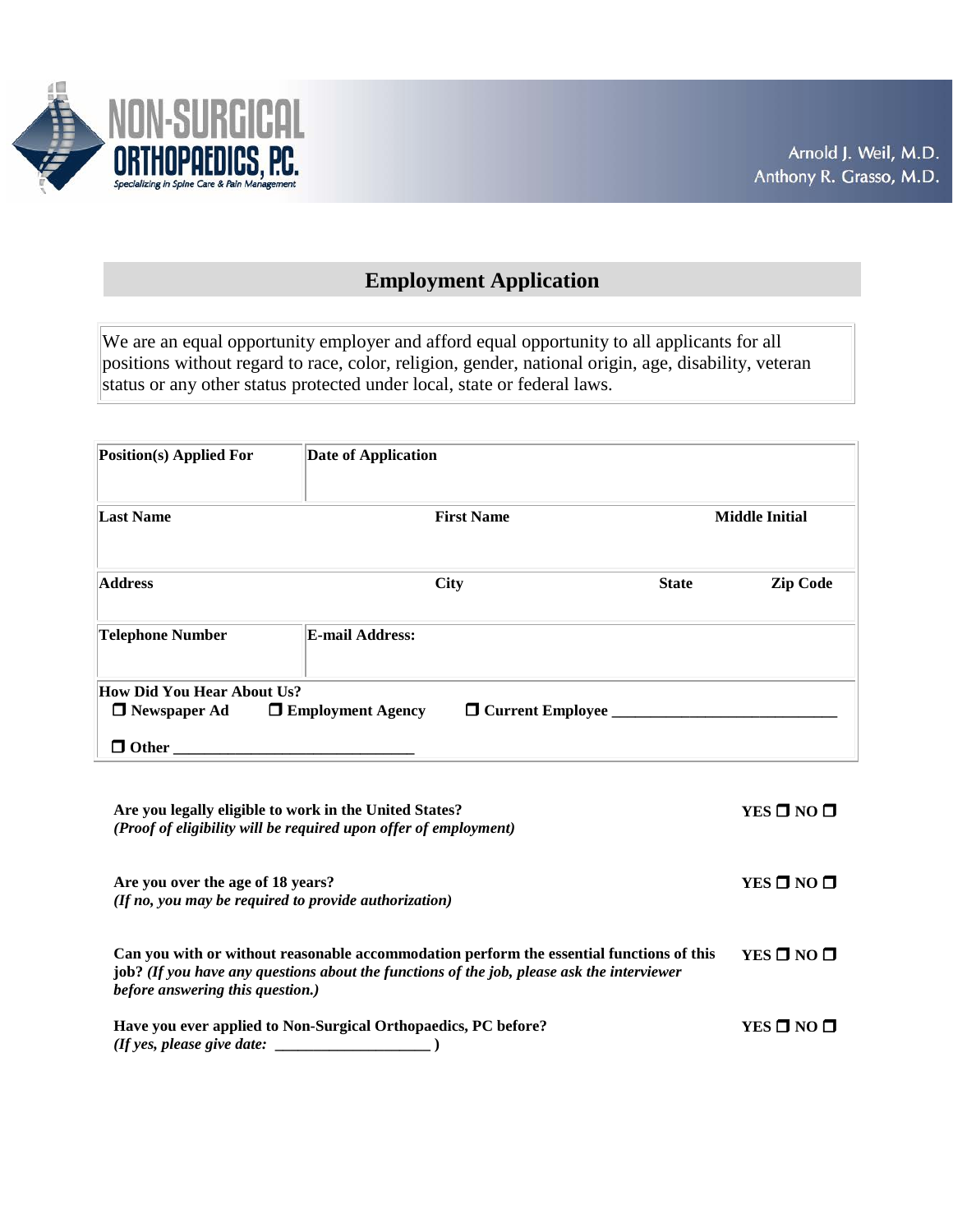| Have you ever worked for Non-Surgical Orthopaedics, PC before?<br>$(If yes, please give date: __________)$                                                                                                                                                                                                                  | YES $\square$ NO $\square$ |
|-----------------------------------------------------------------------------------------------------------------------------------------------------------------------------------------------------------------------------------------------------------------------------------------------------------------------------|----------------------------|
| <b>Have you ever been convicted of a felony?</b> (Note: Conviction of a crime will not necessarily<br>be a bar to employment. Factors such as age at the time of the offense, type of offense,<br>remoteness in time and rehabilitation will be taken into account in determining effect on<br>suitability for employment.) | YES $\square$ NO $\square$ |
| If yes, please explain, including date(s) of conviction:                                                                                                                                                                                                                                                                    |                            |
|                                                                                                                                                                                                                                                                                                                             |                            |
| Is anyone related to you employed by Non-Surgical Orthopaedics, PC?                                                                                                                                                                                                                                                         | YES $\square$ NO $\square$ |
| What salary or rate of pay do you expect to receive if employed?                                                                                                                                                                                                                                                            | per                        |
| Have you ever been fired or asked to resign from a job?<br>If yes, please explain:                                                                                                                                                                                                                                          | $YES$ $\Box$ NO $\Box$     |

**On what date would you be available to work? \_\_\_\_\_\_\_\_\_\_\_\_\_\_\_\_\_\_\_\_\_\_\_\_\_\_\_\_\_** 

**Days and Hours Available:** *(If employed, I will notify my supervisor in writing, should my availability change.)*

| Day       |  | Sunday    Monday    Tuesday    Wednesday    Thursday | <b>Friday</b> | $\parallel$ Saturday |
|-----------|--|------------------------------------------------------|---------------|----------------------|
| AM        |  |                                                      |               |                      |
| <b>PM</b> |  |                                                      |               |                      |

## **EDUCATION**

|                    | <b>Name and Location</b><br>of School | <b>Course of Study</b><br>or Major | # of Years<br><b>Completed</b> | Diploma/<br><b>Degree</b> |
|--------------------|---------------------------------------|------------------------------------|--------------------------------|---------------------------|
| Elementary         |                                       |                                    |                                |                           |
| <b>High School</b> |                                       |                                    |                                |                           |
| $ $ College        |                                       |                                    |                                |                           |
| Graduate           |                                       |                                    |                                |                           |
| <b>Vocational</b>  |                                       |                                    |                                |                           |

**Please list any academic honors, scholarships, offices held, etc.** *(Do not list any which reflect your race, color, religion, gender, national origin, age, disabilities or veteran status.)*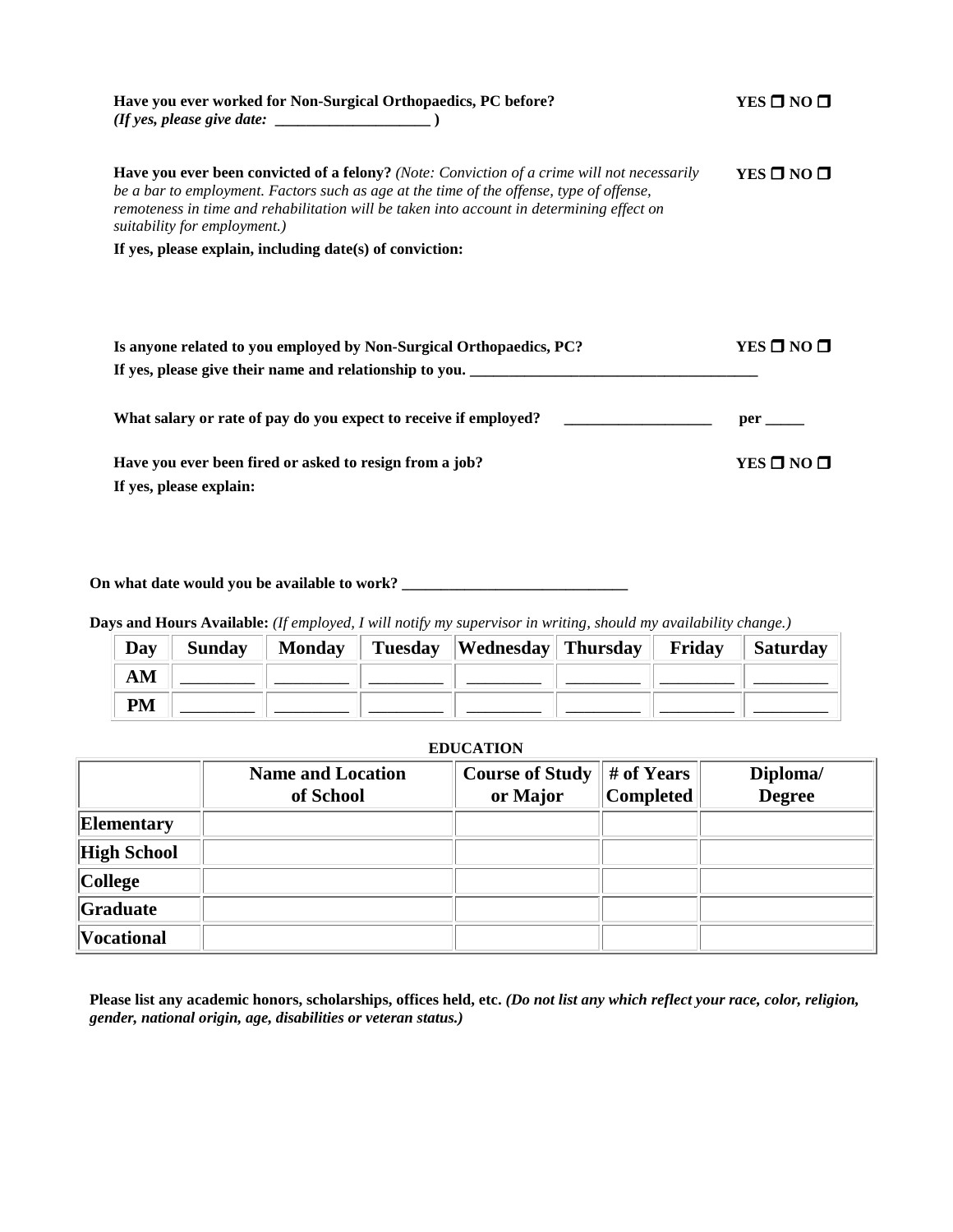**Describe any specialized training, apprenticeships, licenses or skills.**

**EMPLOYMENT HISTORY** *(Begin with current or most recent employer. Do not exclude any employment. Include any applicable temporary employment, attach another sheet if necessary. Previous salaries or wages will not be used to determine compensation at Non-Surgical Orthopaedics, PC.)*

| <b>Address:</b>              |                                                                                                                  |  |
|------------------------------|------------------------------------------------------------------------------------------------------------------|--|
|                              |                                                                                                                  |  |
|                              |                                                                                                                  |  |
|                              |                                                                                                                  |  |
|                              |                                                                                                                  |  |
|                              | Starting Salary: ________________ per ____________ Ending Salary: _______________ per _________                  |  |
| <b>Duties:</b>               |                                                                                                                  |  |
| <b>Reason for Leaving: _</b> |                                                                                                                  |  |
|                              | May we contact this employer for a professional reference? Yes $\Box$ No $\Box$                                  |  |
|                              |                                                                                                                  |  |
|                              |                                                                                                                  |  |
|                              |                                                                                                                  |  |
|                              |                                                                                                                  |  |
|                              |                                                                                                                  |  |
|                              |                                                                                                                  |  |
|                              |                                                                                                                  |  |
|                              | and the control of the control of the control of the control of the control of the control of the control of the |  |
|                              | May we contact this employer for a professional reference? Yes $\Box$ No $\Box$                                  |  |
|                              |                                                                                                                  |  |
|                              |                                                                                                                  |  |
|                              |                                                                                                                  |  |
|                              |                                                                                                                  |  |
|                              |                                                                                                                  |  |
|                              |                                                                                                                  |  |
|                              | Starting Salary: ______________ per __________ Ending Salary: ______________ per ________                        |  |
| <b>Duties:</b>               |                                                                                                                  |  |
|                              |                                                                                                                  |  |
|                              |                                                                                                                  |  |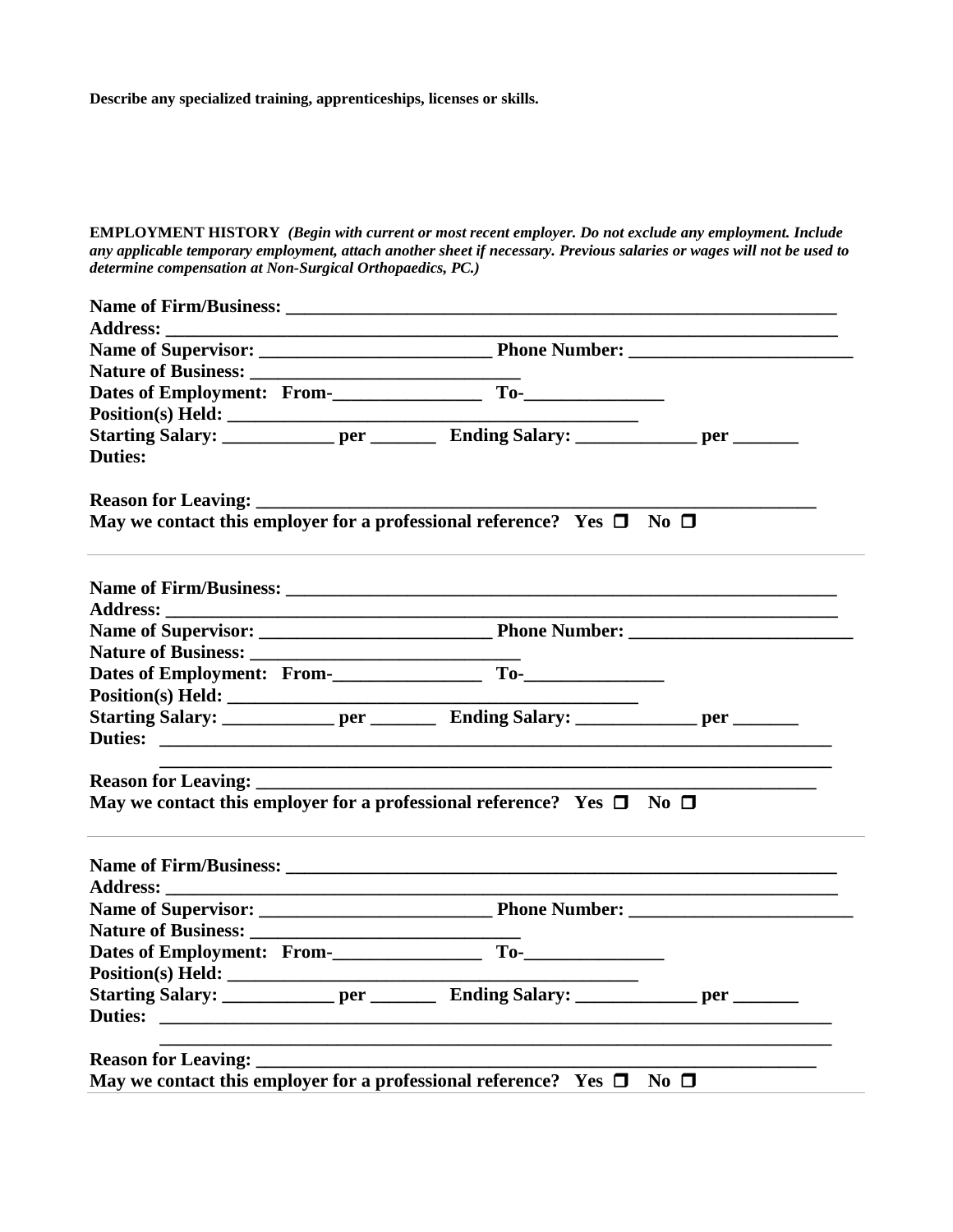**Please provide any other information that you feel will help us in considering your application for employment. Please use separate sheet if necessary.** 

**REFERENCES (Please list three persons, preferably previous supervisors, who can provide professional references.)**

| <b>Name</b> | <b>Address</b> | <b>Phone</b><br><b>Number</b> | Relationship /<br>Occupation | Years<br>Known |
|-------------|----------------|-------------------------------|------------------------------|----------------|
|             |                |                               |                              |                |
|             |                |                               |                              |                |
|             |                |                               |                              |                |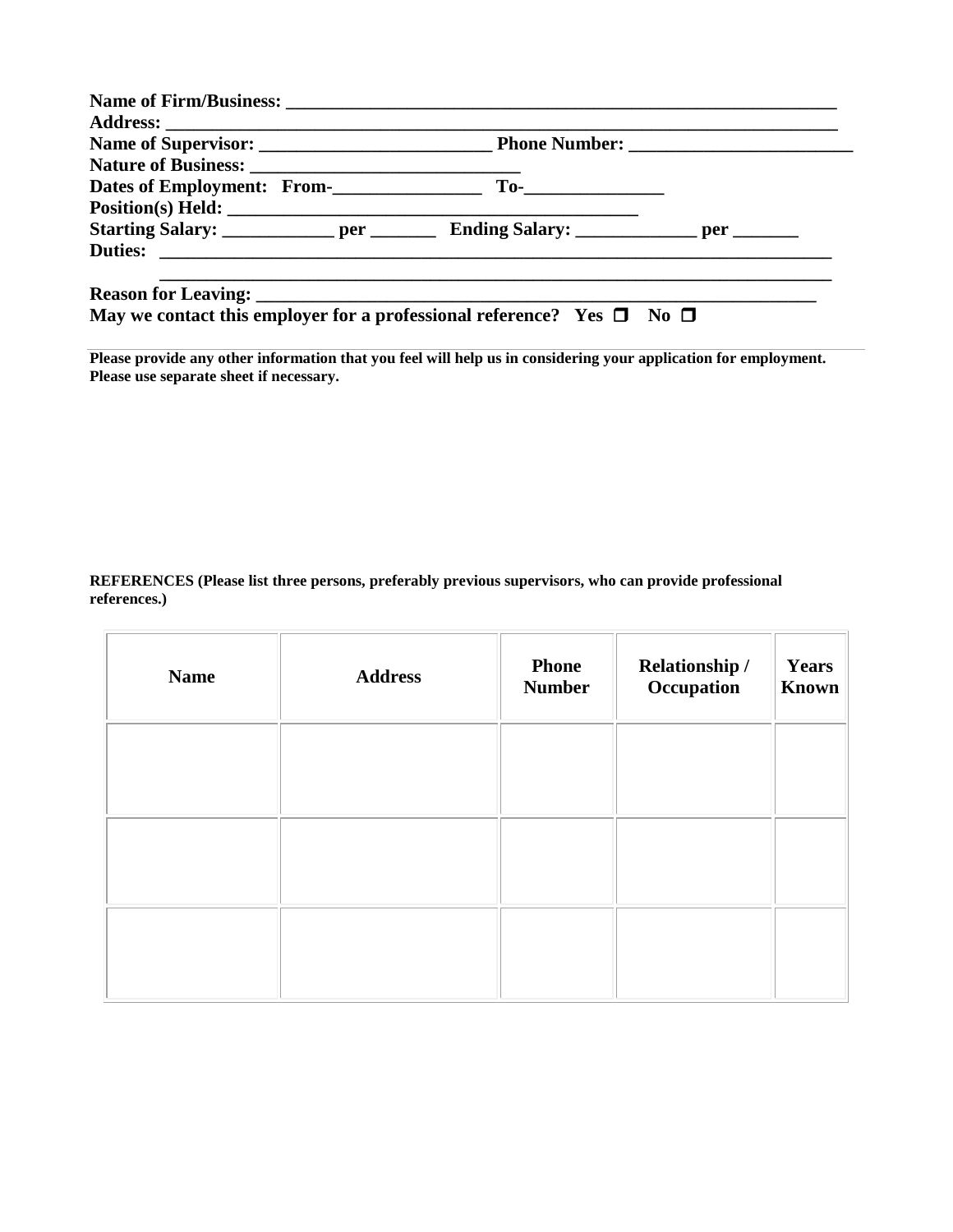#### **APPLICANT ACKNOWLEDGEMENT AND AUTHORIZATION**

### **\*PLEASE READ CAREFULLY BEFORE SIGNING\***

**I hereby certify that all of the information provided by me in this application (or any other accompanying or required documents) is correct, accurate and complete to the best of my knowledge. I understand that the falsification, misrepresentation or omission of any facts in said documents will be cause for denial of employment or immediate termination of employment regardless of the timing or circumstances of discovery.** 

**I understand that submission of an application does not guarantee employment. I further understand that, should an offer of employment be extended by Non-Surgical Orthopaedics, PC that such employment with Non-Surgical Orthopaedics, PC is at will, for no specified duration and may be terminated by either Non-Surgical Orthopaedics, PC or myself at any time, with or without cause or notice. I understand that none of the documents, policies, procedures, actions, statements of Non-Surgical Orthopaedics, PC or its representatives used during the employment process is deemed a contract of employment real or implied.** 

**In consideration for employment with Non-Surgical Orthopaedics, PC, if employed, I agree to conform to the rules, regulations, policies and procedures of Non-Surgical Orthopaedics, PC, at all times and understand that such obedience is a condition of employment. I understand that due to the nature of Non-Surgical Orthopaedics, PC attendance and punctuality are considered essential requirements of every job at Non-Surgical Orthopaedics, PC, and that poor attendance or tardiness will result in disciplinary action.** 

**I understand that if offered a position with Non-Surgical Orthopaedics, PC, I may be required to submit to a preemployment drug screening and background check as a condition of employment. I also understand that I will be required to submit professional references as a condition of an offer of employment at Non-Surgical Orthopaedics, PC. I understand that unsatisfactory results from, refusal to cooperate with, or any attempt to affect the results of these pre-employments tests and checks will result in withdrawal of any employment offer or termination of employment if already employed.** 

**I herby authorize any and all schools, former employers, references, courts and any others who have information about me to provide such information to Non-Surgical Orthopaedics, PC and/or any of its representatives, agents or vendors and I release all parties involved from any and all liability for any and all damage that may result from providing such information.** 

**I understand that this application is considered current for three months. If I wish to be considered for employment after this period I must fill out and submit a new application.** 

### **BY SIGNING BELOW I ACKNOWLEDGE THAT I HAVE READ, UNDERSTOOD AND AGREE TO THE ABOVE STATEMENTS.**

**\_\_\_\_\_\_\_\_\_\_\_\_\_\_\_\_\_\_\_\_\_\_\_\_\_\_\_\_\_\_\_\_\_\_\_\_\_\_\_\_\_\_\_\_\_\_\_\_\_\_\_\_\_\_\_\_\_\_ \_\_\_\_\_\_\_\_\_\_\_\_\_\_\_\_\_\_**

**\_\_\_\_\_\_\_\_\_\_\_\_\_\_\_\_\_\_\_\_\_\_\_\_\_\_\_\_\_\_\_\_\_\_\_\_\_\_\_\_\_\_\_\_\_\_\_\_\_\_\_\_\_\_\_\_\_\_ \_\_\_\_\_\_\_\_\_\_\_\_\_\_\_\_\_\_**

**Signature** Date

**Name and number of person completing this form if other than applicant:** 

**Name Phone Number** 

**NON-SURGICAL ORTHOPAEDICS, PC IS PROUD TO BE AN EQUAL OPPORTUNITY EMPLOYER. ALL QUALIFIED APPLICANTS WILL RECEIVE CONSIDERATION WITHOUT REGARD TO RACE, COLOR, RELIGION, GENDER, NATIONAL ORIGIN, AGE, DISABILITY, VETERAN STATUS OR ANY OTHER STATUS PROTECTED BY LAW.**